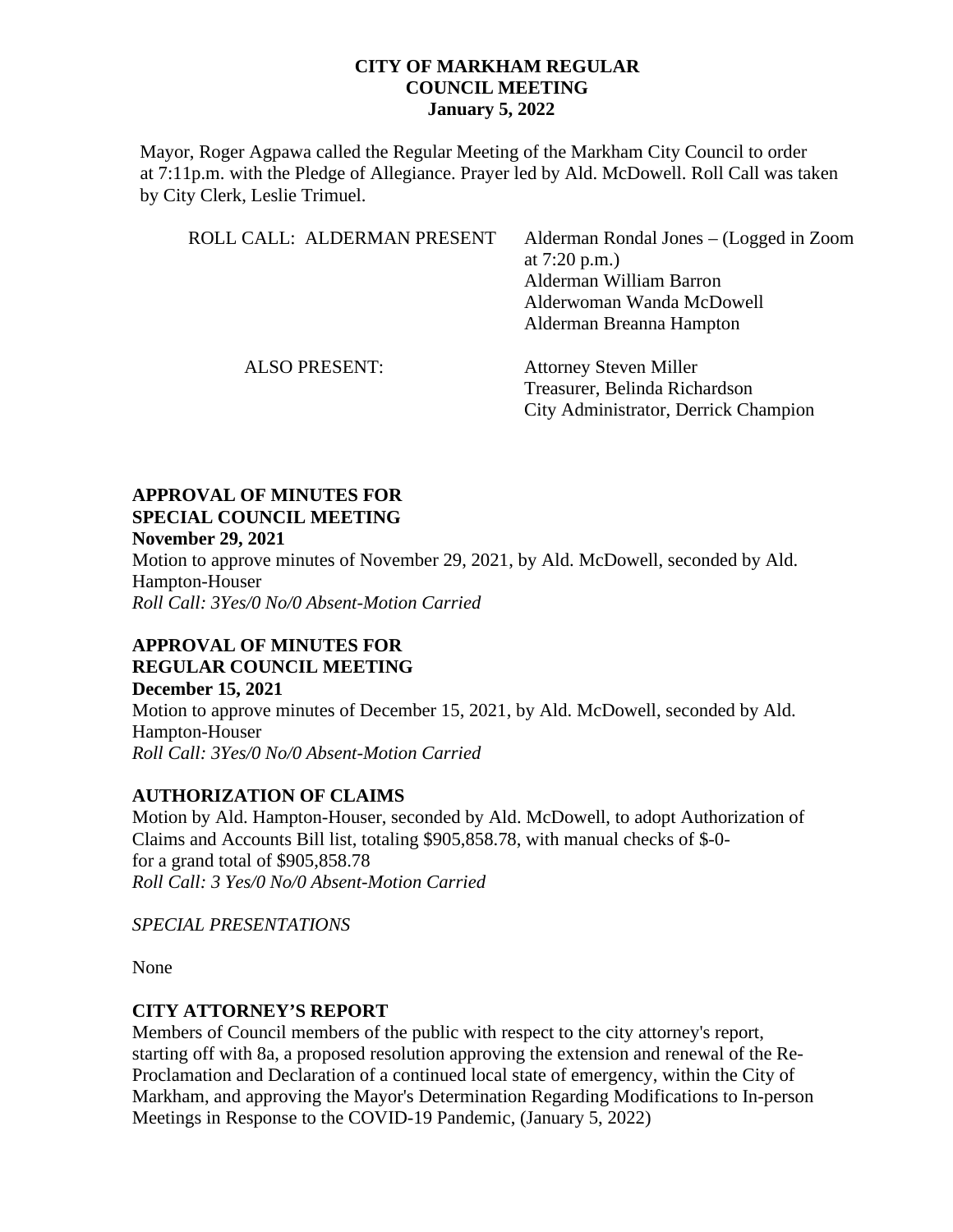# **ADOPT RESOLUTION**

#### **22R-665**

Motion by Ald. Barron, seconded by Ald. Hampton-Houser, to adopt Resolution 22-R-665 A RESOLUTION APPROVING THE EXTENSION AND RENEWAL OF THE RE-PROCLAMATION AND DECLARATION OF A CONTINUED LOCAL STATE OF EMERGENCY WITHIN THE CITY OF MARKHAM AND APPROVING THE MAYOR'S DETERMINATION REGARDING MODIFICATIONS TO IN-PERSON MEETINGS IN RESPONSE TO THE COVID-19 PANDEMIC (January 5, 2022) *Roll Call: 4 Yes/0 No/0 Absent-Motion Carried*

### **ADOPT RESOLUTION**

### **22-R-666**

Motion by Ald. Barron, Seconded by Ald. McDowell to adopt Resolution 22-R-666 A RESOLUTION BY THE CITY OF MARKHAM REQUESTING TO PARTICIPATE IN THE NO CASH BID PROGRAM *Roll Call: 4 Yes/0 No/0 Absent-Motion carried*

### *Questions:*

*Ald. Jones – Are these no cash bids in Bel Aire area? Mayor Agpawa – These are in the North end of your ward, in the Meadow View subdivision. Ald. Jones – Do you have a particular project you are working on this this area? Mayor Agpawa – Yes there's various things, some housing development, but some commercial as well. I thought you were aware Mr. Champion, and I will get with you on this.*

## **ADOPT RESOLUTION**

### **22-R-667**

Motion by Ald. McDowell, Seconded by Barron to adopt Resolution 21-R-662 A RESOLUTION APPROVING THE AMAZON BUSINESS LICENSE FEE AGREEMENT BETWEEN AMAZON AND THE CITY OF MARKHAM *Roll Call: 4 Yes/0 No/0 Absent-Motion carried*

## *Questions:*

**-**

*Ald. Jones – Is this licensee is this the max we can charge? Mayor Agpawa – Yes, that's why we're we had to go this route because the ordinance required us to draw it up because we're doing the max.*

*Ald. Jones - We can actually change it later?*

*Mayor Agpawa - We would, but it would probably the way the ordinance is drawn or put together, we may have to restructure. We do that because we're at the max, so we may have to restructure the ordinance, but we can always go higher. But we just would have to redo some things or amended, but we're maxing this one out.*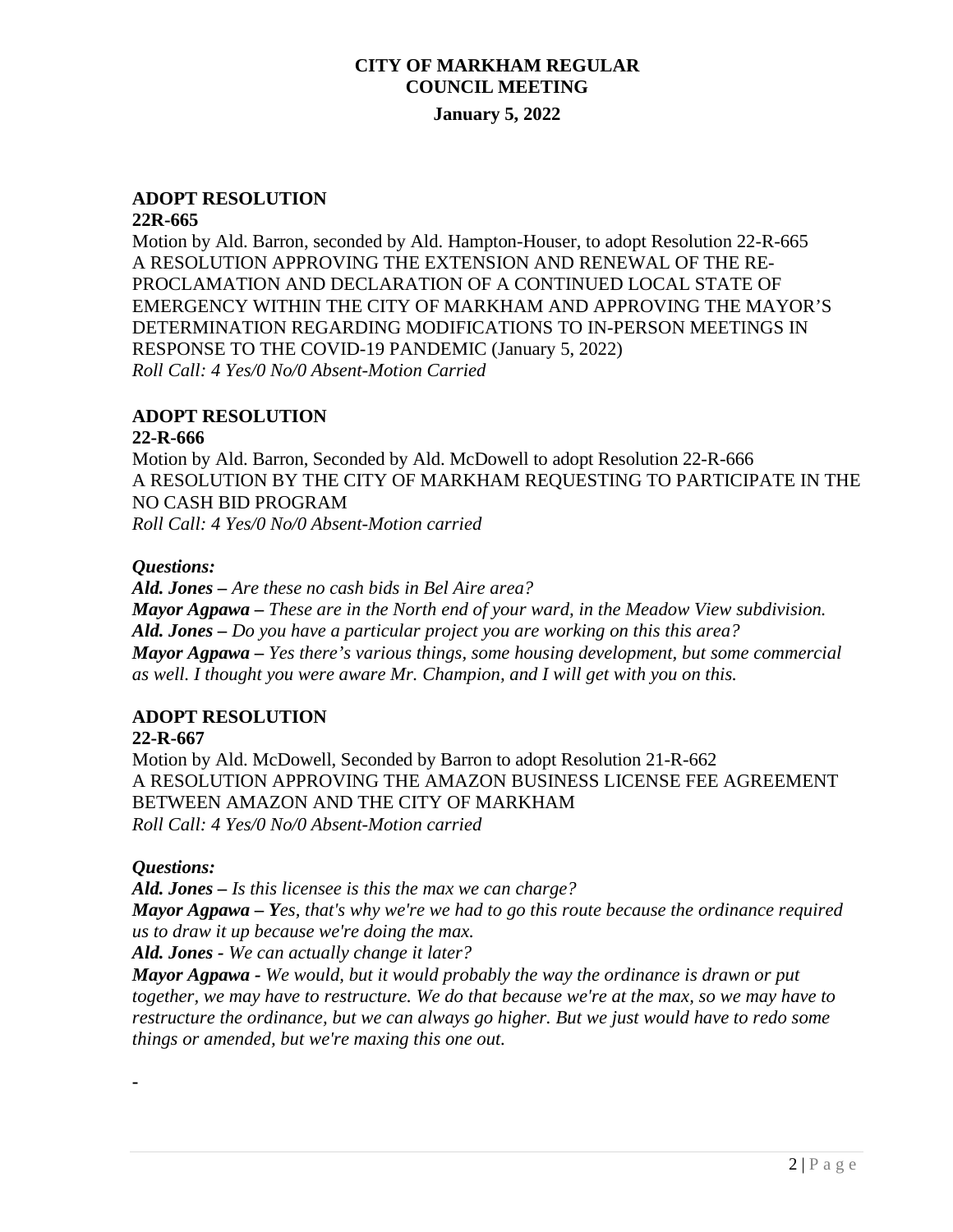## **ADOPT RESOLUTION**

#### **22-R-668**

Motion by Ald. Barron, Seconded by McDowell to adopt Resolution 22-R-668 A RESOLUTION AUTHORIZING THE APPROVAL AND EXECUTION OF A COLLECTIVE BARGAINING AGREEMENT BETWEEN THE CITY OF MARKHAM FIRE DEPARTMENT AND INTERNATIONAL ASSOCIATION OF FIREFIGHTERS LOCAL 3209 *Roll Call: 4 Yes/0 No/0 Absent-Motion carried*

## **CLERK REPORT:**

Good evening. I have a business license for The Markham Weenie Wagon.

## **OPEN FLOOR**

Motion by Ald. Hampton-Houser, seconded by Ald. Barron to open floor to The Markham Weenie Wagon *Roll Call: 4 Yes/0 No/0 Absent-Motion carried*

**Mayor Agpawa** - Good evening, Mr. Sutton. Welcome, we want you to maybe give us a little bit of background about what you're going to do with the Weenie Wagon. We know it's been over there for a long time and what you're going to do different there if anything.

**Mr. Sutton** – Thank you for the opportunity and happy to be there. The Weenie Wagon has been a staple in the City of Markham forever. It's always been a staple in the community, cook who's going to be running The Weenie Wagon was trying to change the name and we said absolutely not. As a matter of fact, we want to tag the name Markham. What we plan on doing is cleaning the place up which we've done, which required a lot of work, and getting back to the old simple hot dogs, hamburgers, polishes and serving the people.

**Ald. Barron** -Mr. Sutton the application that I have, think it is always between feeling that you have passed on final inspection.

**Mr. Sutton** – Yes that's right.

**Ald. Hampton-Houser** – On the application, I'm kind of confused a little bit, is this a past application because it has dates of April 15, 2021. On this application it says do you hold a full sanitation certification? Is that required?

**Mr. Sutton** – Yes that is required we do hold one now, as you mentioned back in April, we probably started the process in February. As we started getting into the building and getting inspectors in, there's just a lot of work that needed to be done it we weren't aware of and it has taken a lot of time a lot of money. That's the reason for big time delay on the application.

**Ald. Hampton-Houser** - Do you all have the full sanitation certification? B

**Mr. Sutton** - Yes, we do, they should have any copy first thing tomorrow.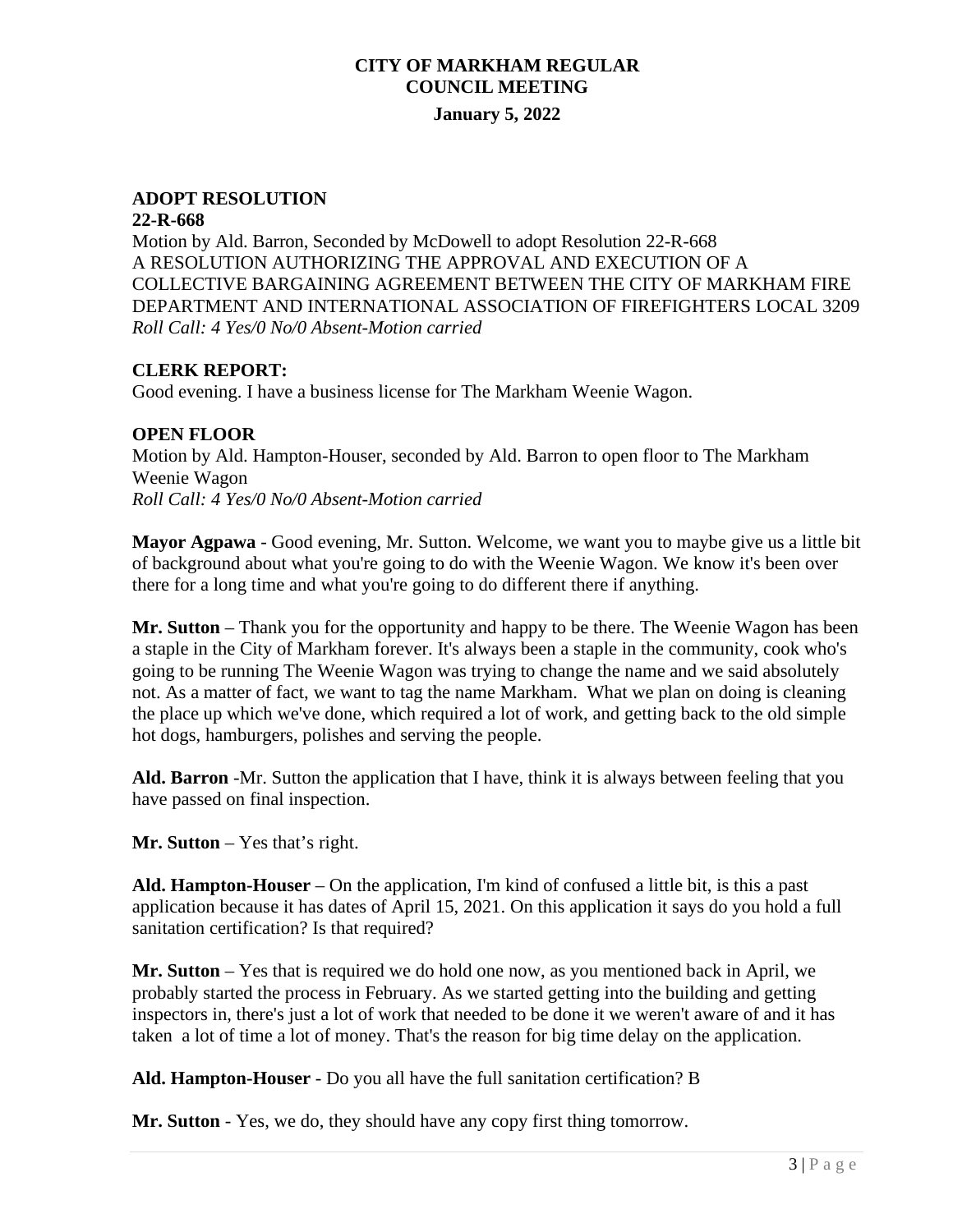**Mayor Agpawa -** We'll follow up with Building Dept. prior to them opening and make sure that they have it. That's part of what they will make sure that they have in place before the license is actually issued. Did you talk to the inspector about your final inspections?

## **Mr. Sutton** -Yes.

**Mayor Agpawa** - The passage was contingent on everything being completed, us passing the license you still have to make sure everything is done before we let you open.

**Mr. Sutton**- Okay, that conversation was about this morning around 1130.

**Mayor Agpawa -** The only other question I had is you have hours from 9am to 3am you are going to sell a lot of hotdogs at three in the morning? Is that a typo or was that a manuscript error?

Mr. Sutton - No, it wasn't at the time, but we've since changed. Originally, our plan was to make it quick stop breakfast place where truckers and all that traffic is coming in the morning could get a breakfast burrito with eggs and pancakes to go that was our plan and vision

## **CLOSE FLOOR**

Motion by Ald. Barron, seconded by Ald. McDowell to close floor to The Markham Weenie Wagon *Roll Call: 4 Yes/0 No/0 Absent-Motion carried*

## **GRANT LICENSE**

Motion by Ald. Barron, seconded by Ald. McDowell to The Markham Weenie Wagon pending final inspection. *Roll Call: 4 Yes/0 No/0 Absent-Motion Carried* 

## **MAYOR'S REPORT**

On Monday, I attended a funeral of a dear friend who passed away, his name was Jeff Jones, he and the

Jones family are longtime residents on the east side, a family of 13 brothers and sisters and real notable prominent family. For many years I actually was a church member with him we fellowshipped at church. Pretty tough situation, he was an individual that had a kidney transplant and then he caught COVID, it was kind of tough for him to recover and passed away, so it's been pretty tough, with people getting sick. As I was leaving that that funeral a very dear friend to me, Frank Zuckerelli passed away and I ask that we keep the Jones family and the Zuccarelli family in prayers. Mr. Zuccarelli was not just was a good friend, we worked together in the 70s at Ingalls Hospital before he had gotten into politics, neither one of us really were both in government but not in politics in the late 70s, but we both worked at the hospital together, he went on to do things with the College Board and as the Thornton Township Supervisor for a number of years and so that is a deep loss in Thornton Township Again, we'll be prayerful for the township, as well as for his family, and what's going to happen in the future for Thornton Township.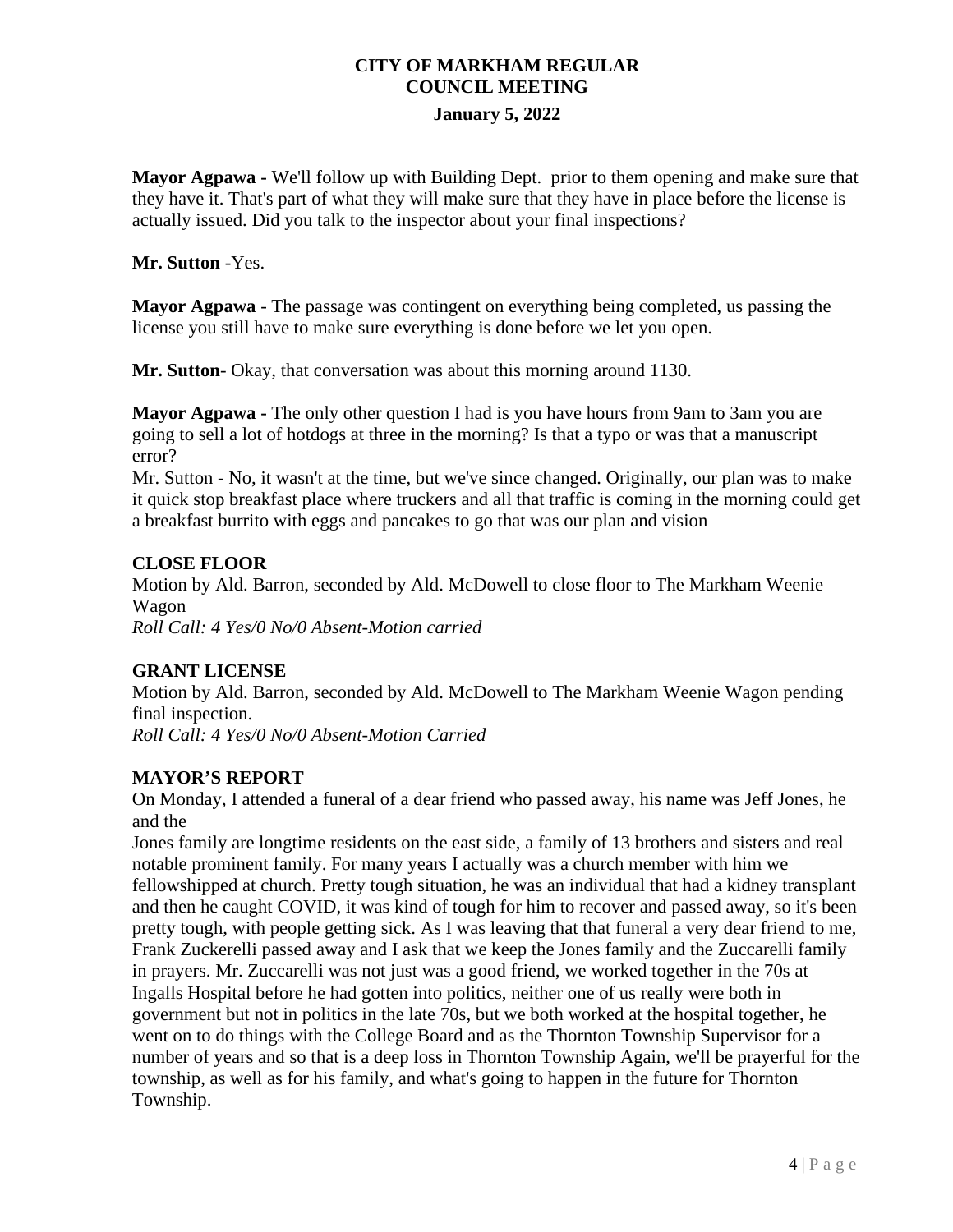# **CITY OF MARKHAM REGULAR COUNCIL MEETING**

**January 5, 2022**

I just want to commend Public Works for getting the snow out of the way and getting out there doing what they do. Everyone needs to be careful of the cold weather that's on us right now and for the most part, I think that we're heading for a good great new year. And I wish everybody a Happy New Year.

## **CITY ADMINISTRATOR – DERRICK CHAMPION**

Good evening, everyone. Happy New Year. First and foremost, just want to start off by giving some real time updates. One would be with Buddy Bear, I had the opportunity to speak with Charles Durham, he's analyzing the TIF qualifications that's due to wrap up next week. Katie McKenna anticipates the TIF be established in early 2<sup>nd</sup> quarter of this year. In reference to Thornton's gas station, the final engineering was approved and now is pending IDOT and awaiting their approval. They're looking at a summer construction to start for that particular project. Also, the city is still focusing on business development, we are definitely looking for and recruiting for family style restaurant. I talked about some of the needs for Markham in need of in reference to family style restaurants. We know that our residents have been calling for some type of sit-down place where they could convene, so we're looking at that we're looking at other healthy options as well. 2022 there's a lot of federal dollars that are coming down the pipeline, as well as state opportunities so we're working closely with our lobbyists, identifying grants and I'm in contact with the Department of Commerce as well Illinois Department of Commerce and identifying grants that we can go after I am and have been entertaining certain companies as well, we have a meeting tomorrow with a food manufacturer that would like to relocate to Markham. Just know that there's some great momentum that is happening. Amazon is here now, we're really excited and enthusiastic about some of the development that's taking place in the city of Markham. There's going to be a lot of changes, especially from an aesthetics standpoint, with the water tower being painted sometime in q1 q2. Looking forward to that, of course, some people may or may not know that Amazon did fund up some funds to start a new park so we're looking forward to breaking ground on the new park stay tuned for details on that.

## **MAYOR AGPAWA**

One of the things that I'll add is about the lighting project, Mr. Champion, talked about the lighting project, the grant that we received, I got a call from the Governor's office, what was the release date though?

## **CITY ADMINISTRATOR – DERRICK CHAMPION**

Early Spring, looking forward to that because just to kind of speak to that a little bit. The City of Markham was awarded a grant. Really excited about that because Markham is going to be the first city in the Southland that's going to have smart technology on the street poles, push to talk directly to our police department, 360 cameras, digital banners and Wi Fi, really excited about the direction that the city is going in and its cutting-edge technology that's going to make Markham stand out in the years to come. S

## **ALD JONES**

We are still in COVID, it has rebranded to Omicron it is doing damage across America, I'll tell you please get your shots. Get your booster shots. If you know anyone that needs to be tested, please give us a call at the township. We have a reliable source for COVID testing, the number at the township708-333-9530 for COVID testing it is also posted on Facebook. Mayor – With this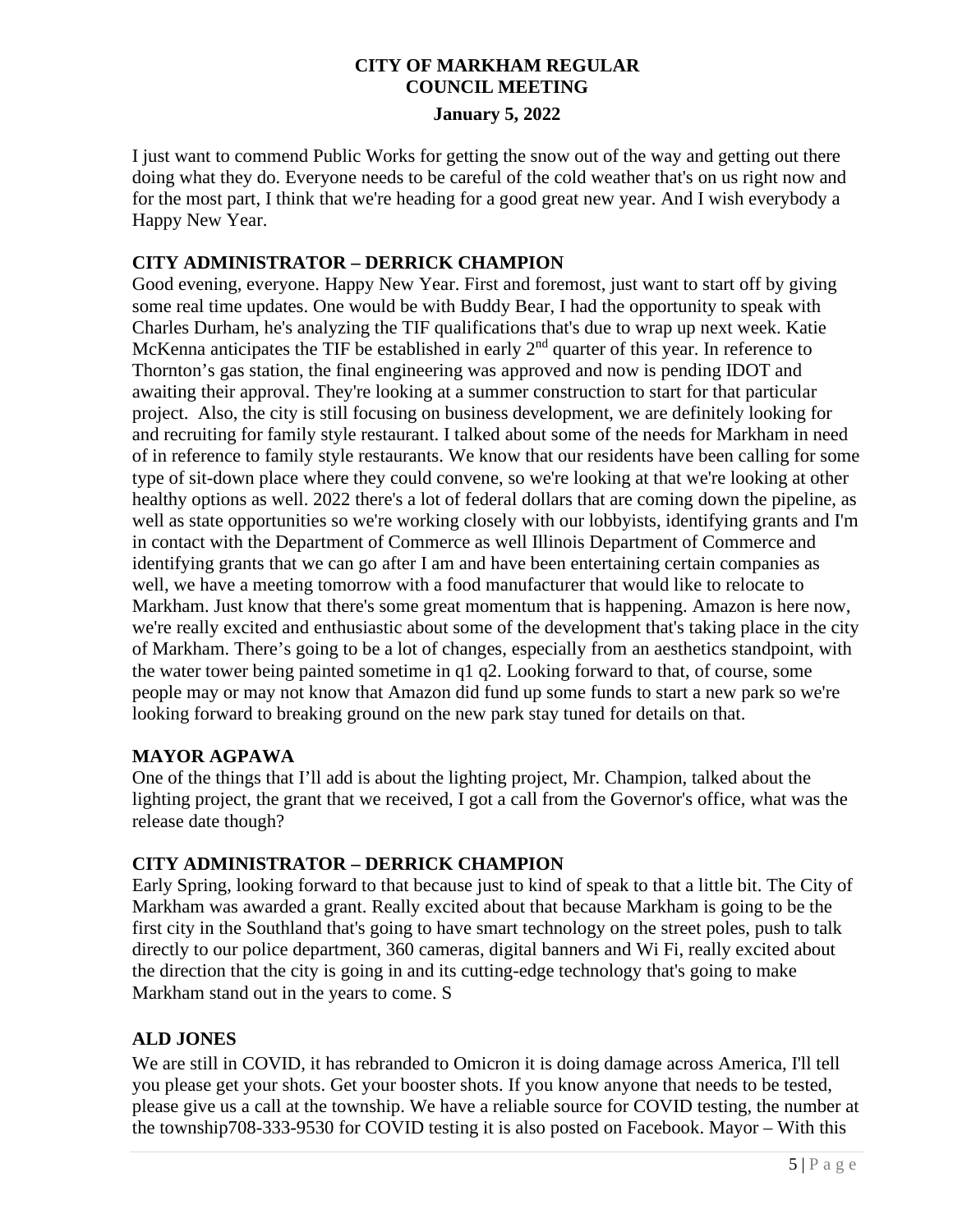# **CITY OF MARKHAM REGULAR COUNCIL MEETING**

## **January 5, 2022**

COVID issue are we still doing Facebook live to for people to know we are doing Council meetings?

### **MAYOR AGPAWA**

That's something we could visit right now the meetings are open. If we run into a matter where we're at capacity, then we can entertain that but it's the option for anyone that wants to come.

## **ALD JONES**

What about afterwards, will it be posted to the page so it can shared?

## **MAYOR AGPAWA**

They should be posted, but that we had that discussion before.

## **ALD JONES**

A lot of my constituents have looked on the page and haven't seen it so I'm just curious.

## **MAYOR AGPAWA**

Okay, I'll check and find out why, they should be posted, there's no reason why they shouldn't be posted.

## **ALD JONES**

Also, the water bill process, are we doing those online?

### **MAYOR AGPAWA**

Nothing's changed.

## **ALD JONES**

I've had a couple of calls about the process, they can be taken into the building, online and also the drop box, just seeing that these avenues that are available. I also give my condolences out to Franks Zuccarelli family, the Z team and families during this time in the Township, He was like the entrepreneur or the goal to reach to be like, I still admire the man he's always been fascinating. He was a good man to know, he will be missed speaking and also in the township. We also have programs available to people who need assistance with rent, if you need assistance with water, or lights we are here for you. Also, we have partnered with Great Lakes also for rental and financial assistance. So please give our office a call here the township here the number again 708-333-9530. Contact me and Rondal Jones that makes sure to see if we can assist you with the services in these COVID times. Last but not least, I have to give a kudos out to Bobby Rush, my State Representative I appreciate your accomplishments and look forward you having a great future.

## **ALD BARRON**

Good I hope everybody had a safe, happy New Year; I agree with Ald. Jones as far as the COVID numbers that are off the charts. But probably the most pressing problem right now is everybody checking on your neighbor, especially the elderly with this cold weather making sure that they are okay. Public Works did an excellent job a couple of small mistakes that have already been corrected.